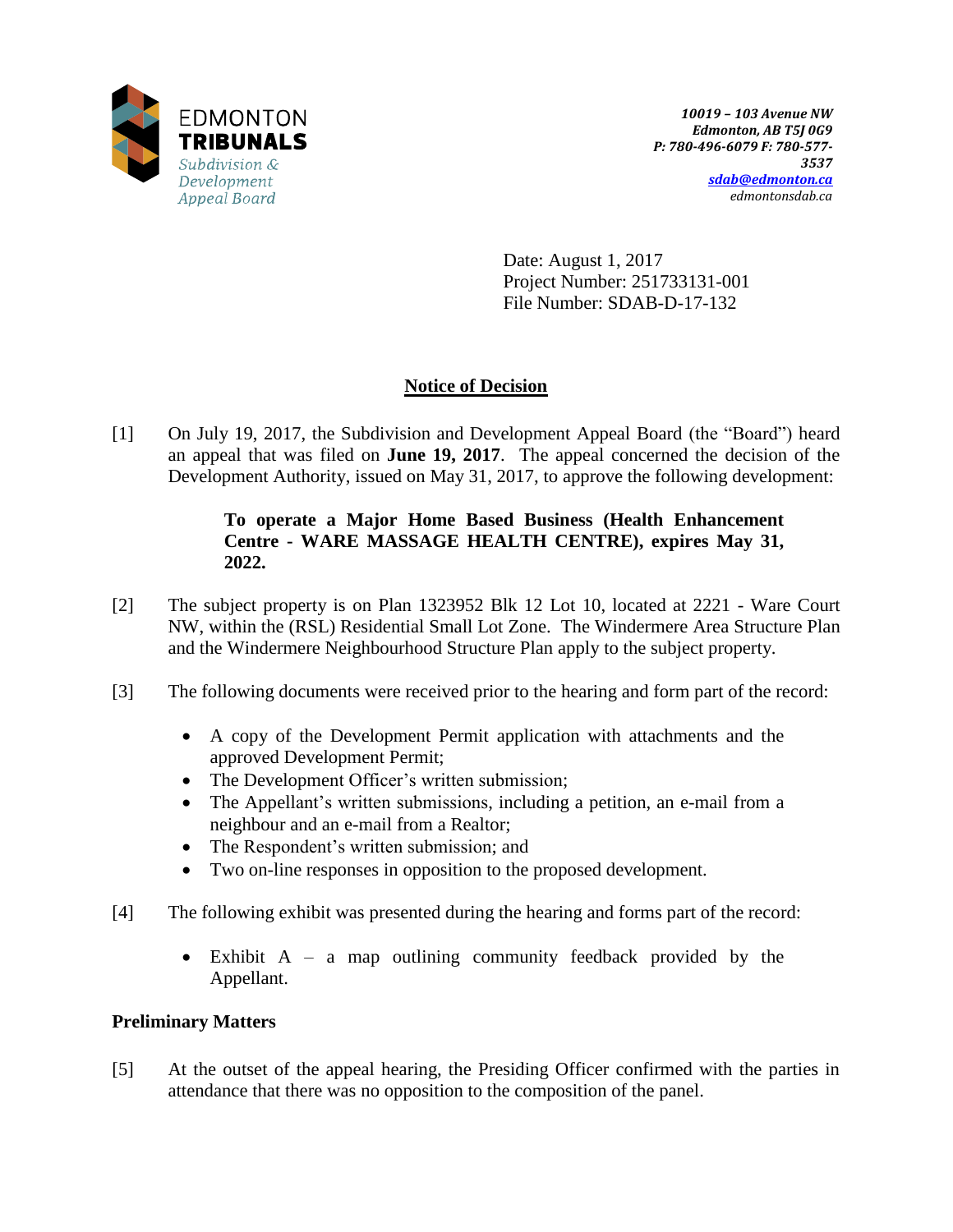- [6] The Presiding Officer outlined how the hearing would be conducted, including the order of appearance of parties, and no opposition was noted.
- [7] The appeal was filed on time, in accordance with section 686 of the *Municipal Government Act*, RSA 2000, c M-26.

#### **Summary of Hearing**

- *i) Position of the Appellants, Mr. D. Reid & Ms. A. Reid*
- [8] The proposed Major Home Based Business will have a direct impact on the value of their home. A written opinion obtained from a reputable Licensed Realtor has been provided. The realtor stated unequivocally that the price of their home would be negatively impacted by between \$5,000.00 and \$25,000.00.
- [9] They purchased a house on a cul-de-sac because there would only be local traffic and it would be safer for their children. The proposed business will bring strange vehicles into the neighbourhood and create a safety concern.
- [10] Most of the immediate neighbours support the appeal and indicated that they also purchased houses on a cul-de-sac for the same reasons.
- [11] Concerns were also expressed about the negative connotations associated with a massage therapy business whether they are justified or not.
- [12] It will be difficult to sell their house once potential buyers become aware that a massage therapy business is operating next door.
- [13] Studies have proven that safety becomes a concern when strangers come into a neighbourhood because they are not familiar with the area and do not have a vested interest.
- [14] They questioned how the hours of operation would be monitored.
- [15] They only gathered signatures from residents who live in the cul-de-sac. It was noted that the petition submitted by the Respondent contained the signatures of several neighbours who also signed their petition.
- [16] Mr. Reid provided his neighbours with information about the proposed development and his concerns and then returned several weeks later to obtain their feedback. Some of the neighbours did not feel comfortable signing the petition.
- [17] They expressed concern that conflicting information about the proposed business was provided to neighbours by the Respondent.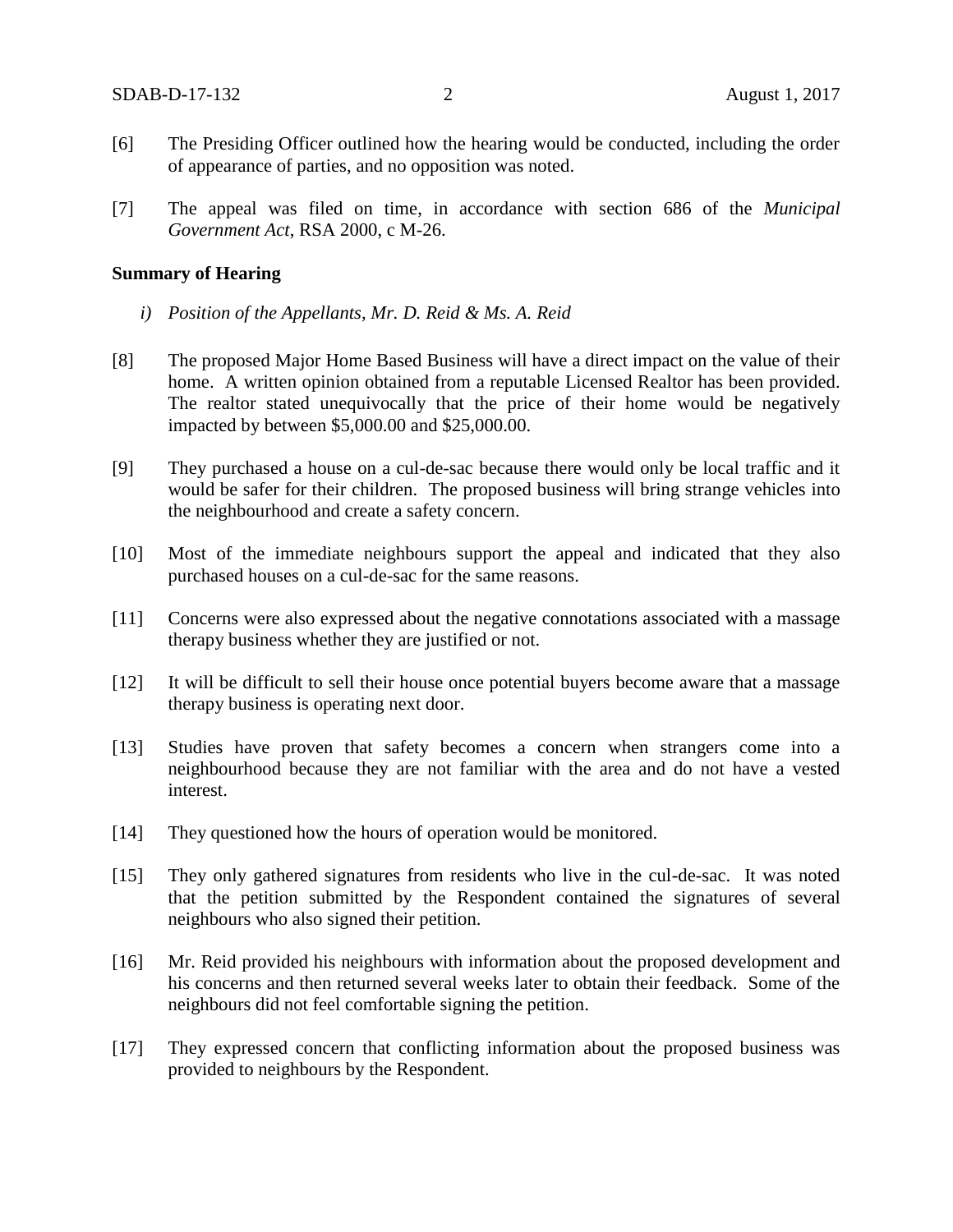- [18] They are still opposed to the proposed business even if the Respondent complies with all of the imposed conditions.
- [19] Their kitchen window overlooks the Respondent's property and they can see clothing being air dried in the rear yard. While they realize that they cannot complain about personal laundry being air dried, they expressed concern that an increase in laundry generated by the proposed business will impact the enjoyment of their yard.
- [20] They questioned the number of employees that will be associated with the business and the type of services that will be offered. They questioned where needles will be disposed of if acupuncture is offered.
- [21] They have read numerous on-line accounts regarding the impacts that this type of business can have on neighbouring property owners.
- [22] The Respondent currently works in a Clinic and they questioned why she has applied to operate a business from her home.
- [23] Mr. and Mrs. Reid provided the following responses to questions from the Board:
	- a. They are not aware of any other Minor or Major Home Based Businesses operating in their cul-de-sac.
	- b. This is not a gated community but pedestrian traffic is restricted because there are no walk-through paths.
	- c. Most of the children, who live on the cul-de-sac ride their bicycles, play street hockey and other sports on the road.
	- d. There are many stay-at-home Moms with small children and shift workers who reside in the cul-de-sac. Even though the proposed hours of operation are similar to normal business hours, it will have an impact.
	- e. 13 signatures were obtained from neighbours who support the appeal; and three neighbours were neutral and chose not to sign the petition. There are only 22 residences in the cul-de-sac.
	- f. Mr. Reid submitted and reviewed a map to illustrate the community feedback, marked *Exhibit A*. Information received from the Subdivision and Development Appeal Board office about the proposed development was shared with neighbours as well as his concerns. He also spoke to the Respondent and relayed information gathered during those discussions with his neighbours.
	- g. The realtor that sent the e-mail was aware of the scope of the application and asked questions to form his opinion.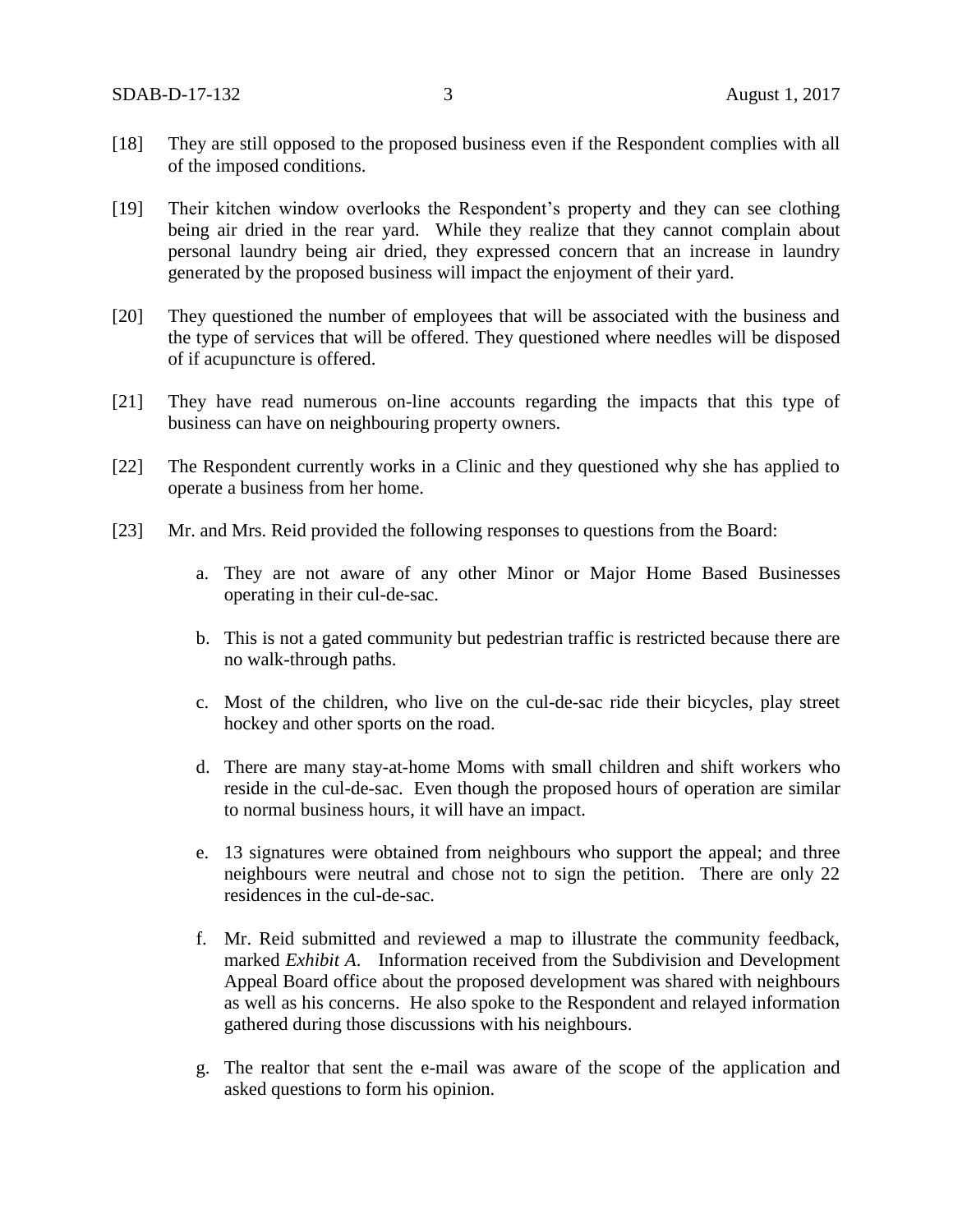- h. It has been their experience that renters are not as careful and not as vested in the community as resident owners.
- i. Mr. Reid's massage therapist operates from a residence but it is located on an arterial roadway in a high traffic area. He is always careful and abides by the posted speed limits in this area when he attends that residence for treatment.
- j. They have often asked motorists who speed into their cul-de-sac to slow down.
- k. All of the houses in the cul-de-sac have front attached garages, some of the neighbours have multiple vehicles and parking is already a concern.
- *ii) Position of an Affected Property Owner in Support of the Appellants, Mr. B. Murphy*
- [24] Mr. Murphy has three small children under the age of five and is concerned about the impact that the proposed business will have on their safety because of the increased traffic to the cul-de-sac.
- [25] He specifically chose a house on a cul-de-sac because of the increased safety and reduced traffic. He reiterated the concerns of the Appellants regarding the impact that this development will have on property values and the reduced salability of his property.
- [26] It is not fair that someone can have this type of impact on neighbouring property owners. Once the business is approved it will stay with the property.

The Presiding Officer clarified that the Development Officer approved the development permit application for a period of five years, after which time a new development permit application will have to be made.

- *iii) Position of the Development Officers, Ms. R. Lee and Mr. C. Lee, in response to questions from the Board*
- [27] A Major Home Based Business is a Discretionary Use in the (RSL) Residential Small Lot Zone.
- [28] In accordance with section 75(8) of the *Edmonton Zoning Bylaw* the application for a development permit for a Major Home Based Business included a description of the business to be undertaken at the premises, an indication of the number of business visits per week, parking provisions, and where any materials or equipment associated with the business use would be stored. A condition was imposed on the approval that the number of visits associated with the business shall not exceed the number applied for with this application.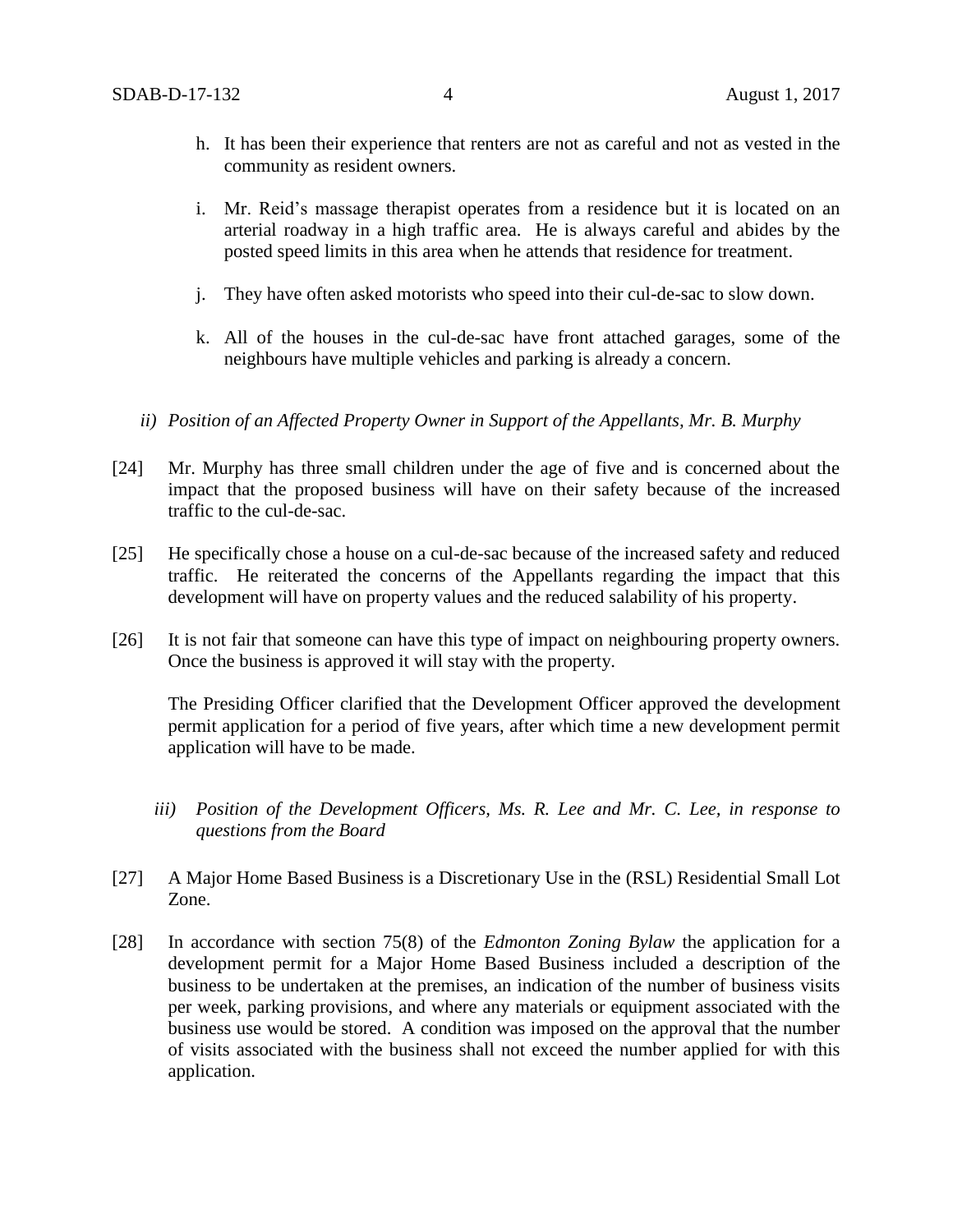- [29] The Respondent advised that the business would be operating from one room on the main floor of the house.
- [30] Condition No. 6 of the development permit approval states that client visits must be by appointment only and that appointments shall not overlap. However, the Board could amend the condition to require staggered appointment times.
- [31] It was noted that Condition No. 10 was worded poorly and should reflect that all required parking spaces for the Dwelling and Home Based Business are provided on site.
- [32] Ms. Lee indicated that the concerns of the Appellant could be addressed by the imposition of more restrictive conditions by the Board.
- [33] Mr. Lee advised that there are four Minor Home Based Businesses currently operating within a 200-metre radius of the subject site. It was Ms. Lee's opinion that the proposed development will not change the residential character of the property or the neighbourhood. There will be no visible evidence that a business is operating inside this house.
- [34] They did not have any comment regarding the opinion of a realtor that the proposed development will negatively impact property values and the salability of neighbouring properties.
- [35] The proposed business will not increase traffic because the proposed hours of operation are between 9:00 a.m. and 5:00 p.m. when the majority of residents will be at work.
- [36] This development permit application was not circulated to Transportation Services.
- [37] The parking requirement has been met because there is an attached two-car garage and two parking spaces available on the driveway.
	- *iv) Position of the Respondents, Ms. L. Chen and Mr. Z. Zhao*
- [38] Ms. Chen reviewed the results of the petition submitted in support of her business and clarified that the residents of 2223 and 2226 Ware Court support the proposed business. 2205 Ware Court is outside the 60-metre notification radius.
- [39] Ms. Chen has two children and wants to work from her home while her children are at school. She currently works at a Clinic. Some of her clients live in the neighbourhood and encouraged her to apply for a permit to work from her house because it would be more convenient and they could walk to their appointments.
- [40] It is not physically possible to have more than five client visits per day. In reality only three clients will be treated per day.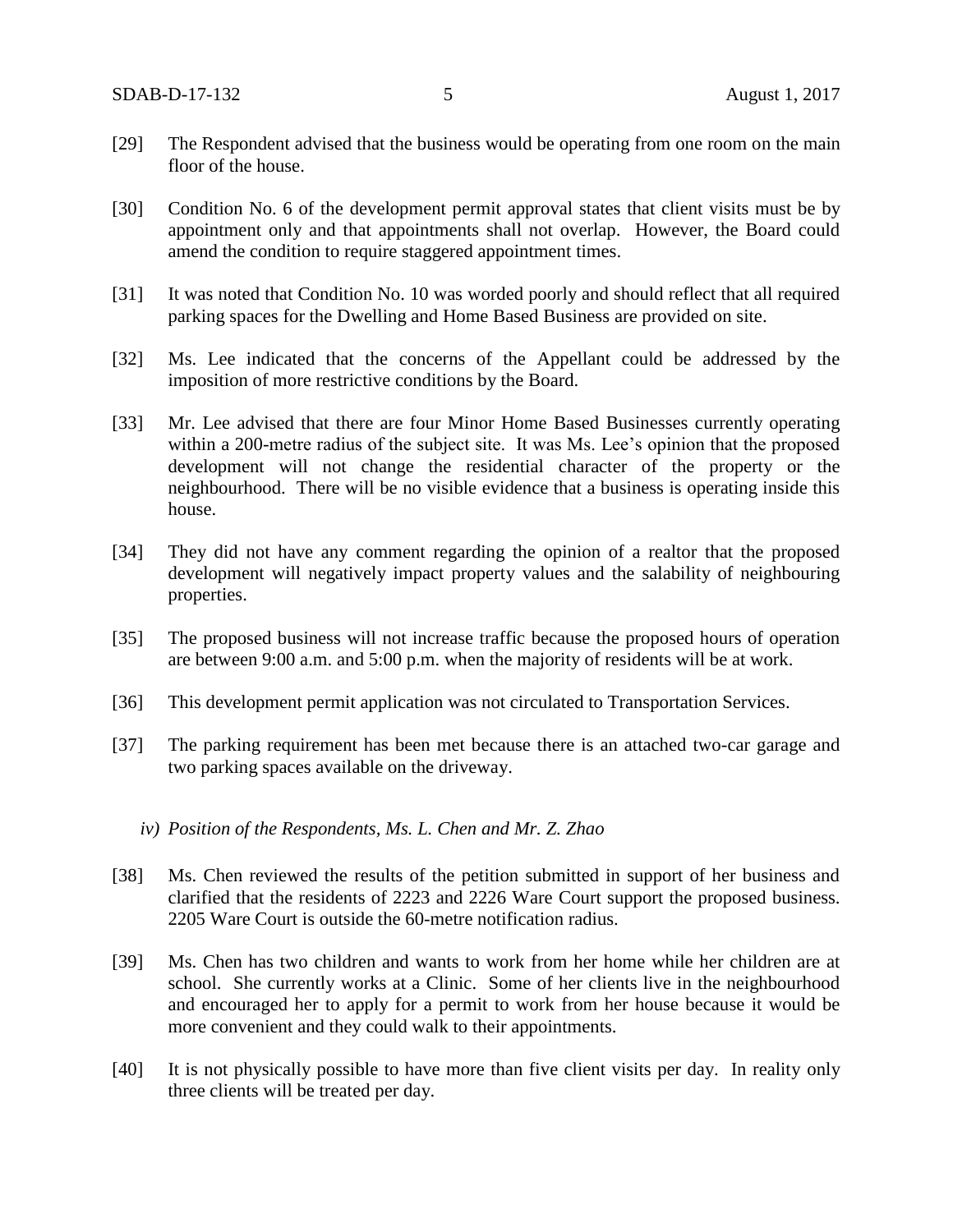- [41] There is room for one vehicle to park inside the garage while her husband is away at work and there are two parking spaces outside on the driveway.
- [42] All of her clients are by appointment only and most clients are referred. There is no advertising and signage is not required.
- [43] The den on the main floor will be the only room in the house dedicated to her business. There is no secondary suite in the house and the basement is unfinished.
- [44] She is not opposed to limiting client visits to three per day and staggered so that there is a 10 to 15 minute break between appointments. She is not opposed to limiting the business hours between 9:00 a.m. and 3:00 p.m. and on weekdays only.
- [45] She is not opposed to a condition that there shall be no non-resident employees.
- [46] She is a Registered Massage Therapist and is not trained to provide acupuncture services.
- [47] The Board should put limited weight on the submission of the Realtor because it was only his opinion that the proposed development would negatively impact property values. Mr. Zhao questioned how the business can impact the resale of other houses because there will be no signage and no visible evidence that a business is operating from their house.
- [48] There is no secondary suite, the basement is unfinished, and the home has only one kitchen.
	- *v) Rebuttal of the Appellants, Mr. & Mrs. Reid*
- [49] Ms. Reid clarified that the Realtor was not paid to provide an opinion regarding the impact of the proposed development on their property value.
- [50] One of the signatures of support submitted by the Respondent was from a neighbour who resides in a duplex located behind the subject site, outside the cul-de-sac and in a different housing price point.
- [51] It was clarified that a resident at 2223 Ware Court signed their petition in opposition to the proposed development. Even though one of the occupants of 2227 Ware Court opposed the development, a neutral stance was taken in order not to offend the Respondent.
- [52] It was acknowledged that 2205 Ware Court is located outside the 60-metre notification radius but it is located on the cul-de-sac.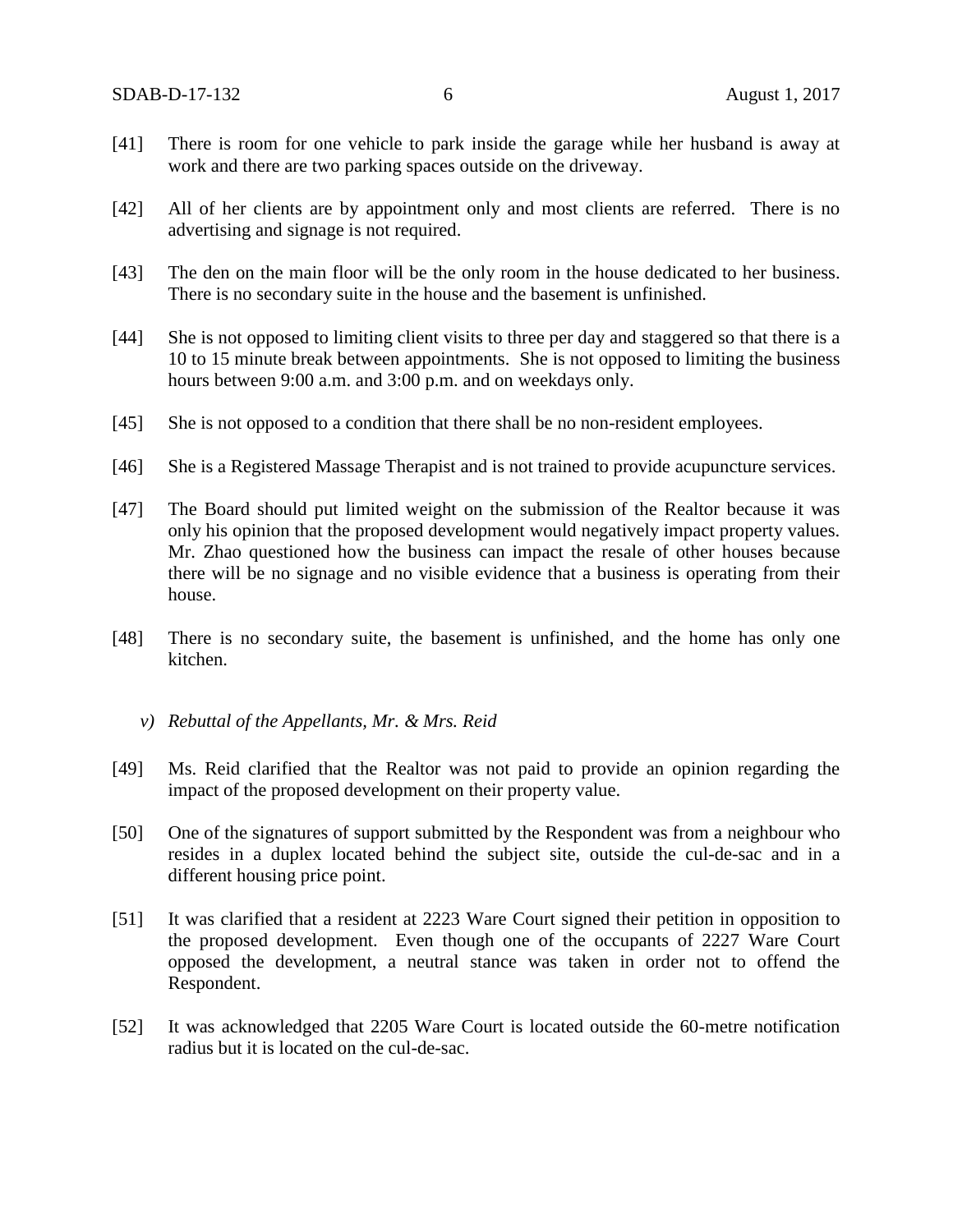- [53] It was acknowledged that the more restrictive conditions address some of their concerns but do not alleviate all of their fears and concerns.
- [54] Even without signage the proposed business will negatively impact property values because realtors and potential buyers can access information about the location of home based businesses through the City website.
- [55] Even though evidence was provided that there is not a secondary suite in the house, the Respondent has had several family members living in their house over the past number of years.
- [56] It is not fair that neighbours should be negatively impacted by a home based business just because the Respondent wants to stay at home with her children.
- [57] The proposed business is not in keeping with the residential character of the dwelling or the other houses on the cul-de-sac.

## **Decision**

- [58] The appeal is **ALLOWED IN PART** and the decision of the Development Authority is **VARIED**. The development is **GRANTED** as approved by the Development Authority with the following **REVISED CONDITIONS**:
	- 1. This approval is for a five year period from the date of this decision. A new Development Permit must be obtained to continue to operate the business from this location. **This Development Permit expires on August 1, 2022.**
	- 2. The proposed Major Home Based Business shall operate from only the one room (den) located on the main floor.
	- 3. All business related parking must be accommodated on site.
	- 4. There shall be no exterior display or advertisement located on the subject site;
	- 5. Client visits shall not exceed five per day, between the hours of 9:00 a.m. and 3:00 p.m., and the business is limited to Monday to Friday; No weekend business visits are permitted.
	- 6. Client visits must be by appointment only and staggered at 15 minute intervals; and
	- 7. There shall be one employee only, who must reside at the Dwelling.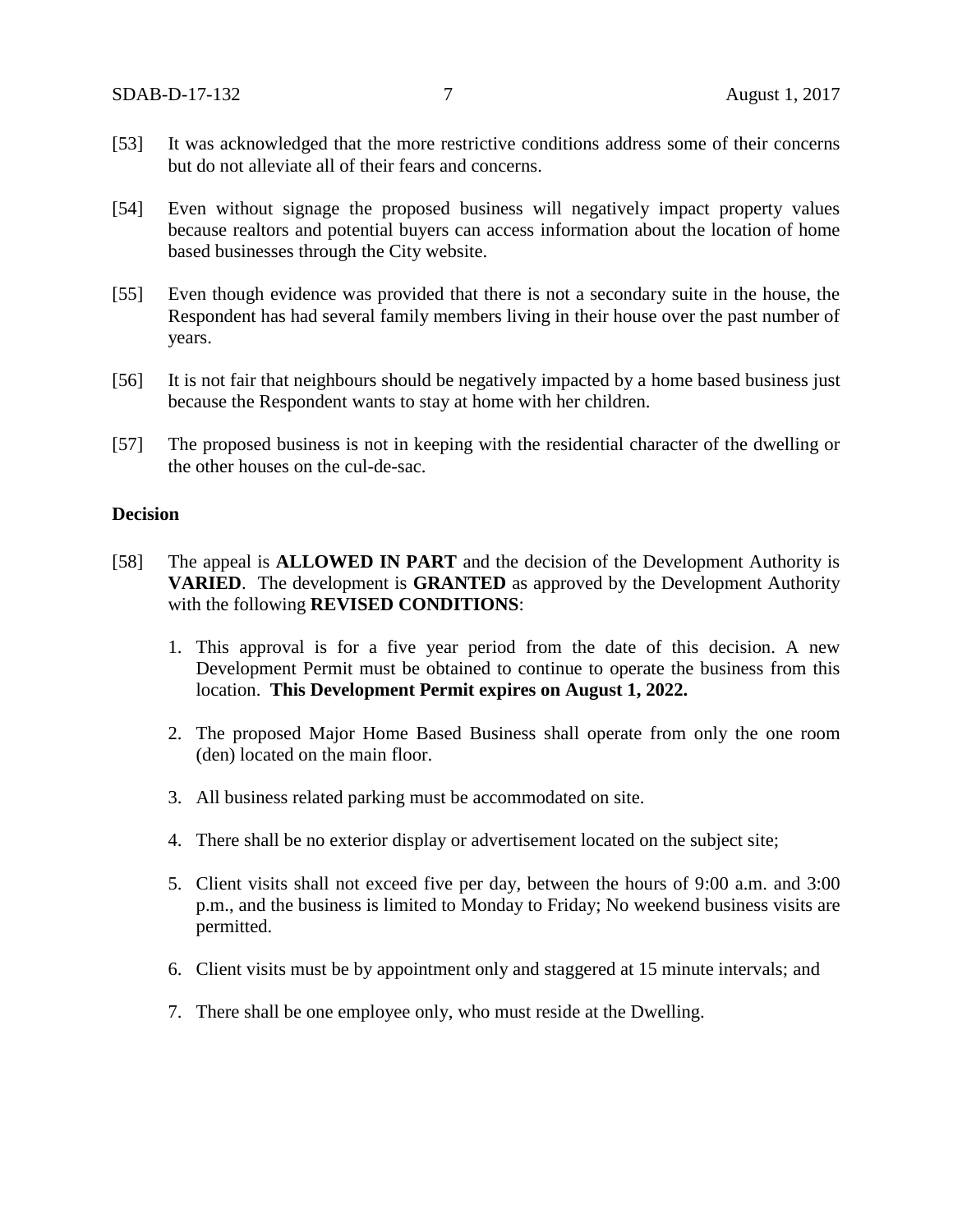The development is also subject to the following **Conditions**:

- 8. The business owner must live at the site. The business use must be secondary to the residential use of the building and shall not change the residential character of the Dwelling or Accessory Building;
- 9. The Major Home Based Business shall not generate pedestrian or vehicular traffic, or parking, in excess of that which is characteristic of the zone in which it is located;
- 10. There shall be no outdoor business activities, or outdoor storage of material or equipment associated with the business;
- 11. No offensive noise, odour, vibration, smoke, litter, heat or other objectionable effect shall be produced;
- 12. The business use must maintain the privacy and enjoyment of adjacent residences and the characteristic of the neighbourhood;
- 13. This Development Permit may be cancelled at any time if the Home Based Business as stated in the Permit Details changes;

### **Reasons for Decision**

- [59] The proposed Major Home Based Business is a Discretionary Use in the (RSL) Residential Small Lot Zone and requires no variances to any applicable development regulations.
- [60] While the Appellant made submissions to the effect that they would not have purchased their property had they known a business could open in their cul-de-sac, the Board notes that Major Home Based Businesses are listed as a Discretionary Use in all of the Residential Zones located in the City of Edmonton.
- [61] The Board finds that the proposed Major Home Based Business is reasonably compatible with the adjacent residences and the surrounding neighbourhood based on the following:
	- a) A condition has been imposed to limit the hours of operation from 9:00 a.m. to 3:00 p.m. on weekdays only. The site is located in a suburban neighbourhood where many residents will be at work during business hours. Therefore, the proposed business will not increase traffic or negatively impact traffic flow during business hours.
	- b) A condition has been imposed to limit client visits to five per day and appointments will be staggered with 15 minute intervals between appointments.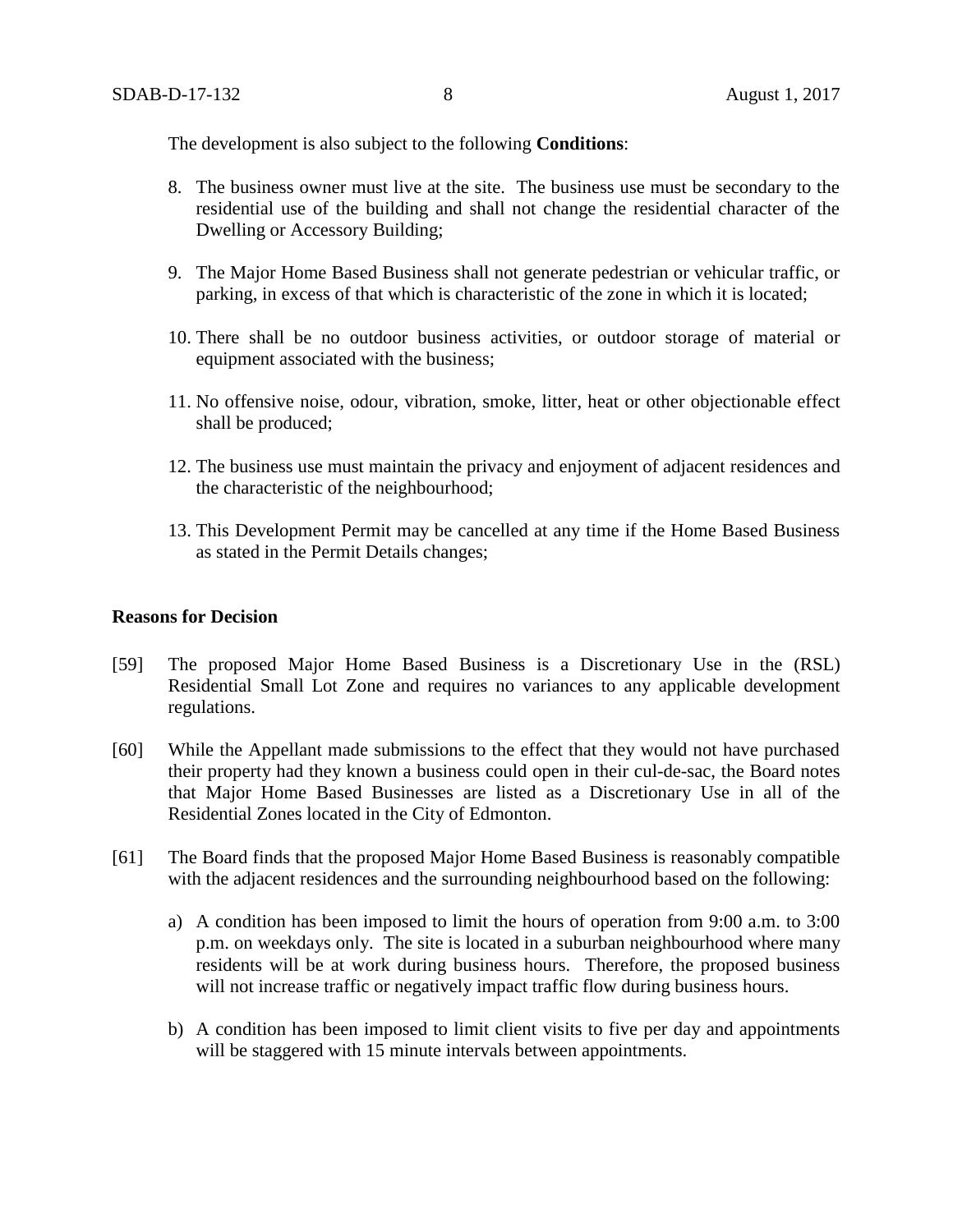- c) The parking requirements have been met for both the proposed Major Home Based Business and the principal Dwelling.
- d) Non-resident employees are not allowed and a condition has been imposed that there shall be one employee who is a resident of the Dwelling.
- e) There is no outdoor business activity or storage of material or equipment associated with the business.
- f) A condition has been imposed to limit the operation of the business to one room (den) on the main floor of the Dwelling and a condition has been imposed there shall be no exterior display or advertisement located on the subject site. Therefore, the proposed business will not change the principal character or external appearance of the Dwelling.
- g) There is no Secondary Suite, Garage or Garden Suite existing at this location.
- [62] The Board acknowledges the opinion of a licensed realtor stating that "unequivocally" the price of the Appellant's home would be negatively impacted by between \$5,000.00 and \$25,000.00. However, this is only an opinion and is not based on factual information that would only be determined through a formal property appraisal or a historical sales record.
- [63] During the public portion of this hearing, the Respondent accepted all of the more restrictive conditions recommended by the Board and was willing to make concessions to ensure that the proposed Major Home Based Business would not have a negative impact on her neighbours or the neighbourhood.
- [64] The Board has imposed a number of conditions which are more restrictive than the conditions generally applicable to this Use per section 75 of the *Edmonton Zoning Bylaw* to ensure that the proposed Major Home Based Business is compatible with surrounding Uses. The Board also finds that the imposition of these conditions will address the concerns of the realtor regarding a potential decrease in property values in this neighbourhood.
- [65] The Board notes that many of the concerns raised by the Appellants and other affected neighbours are based on conjecture rather than fact. For instance, the Appellants submitted concerns that the Respondent may practice acupuncture, which would lead to needle disposal issues. This is not a reasonable position; the Respondent is not a licensed acupuncturist and confirmed no such services would be provided at the subject site.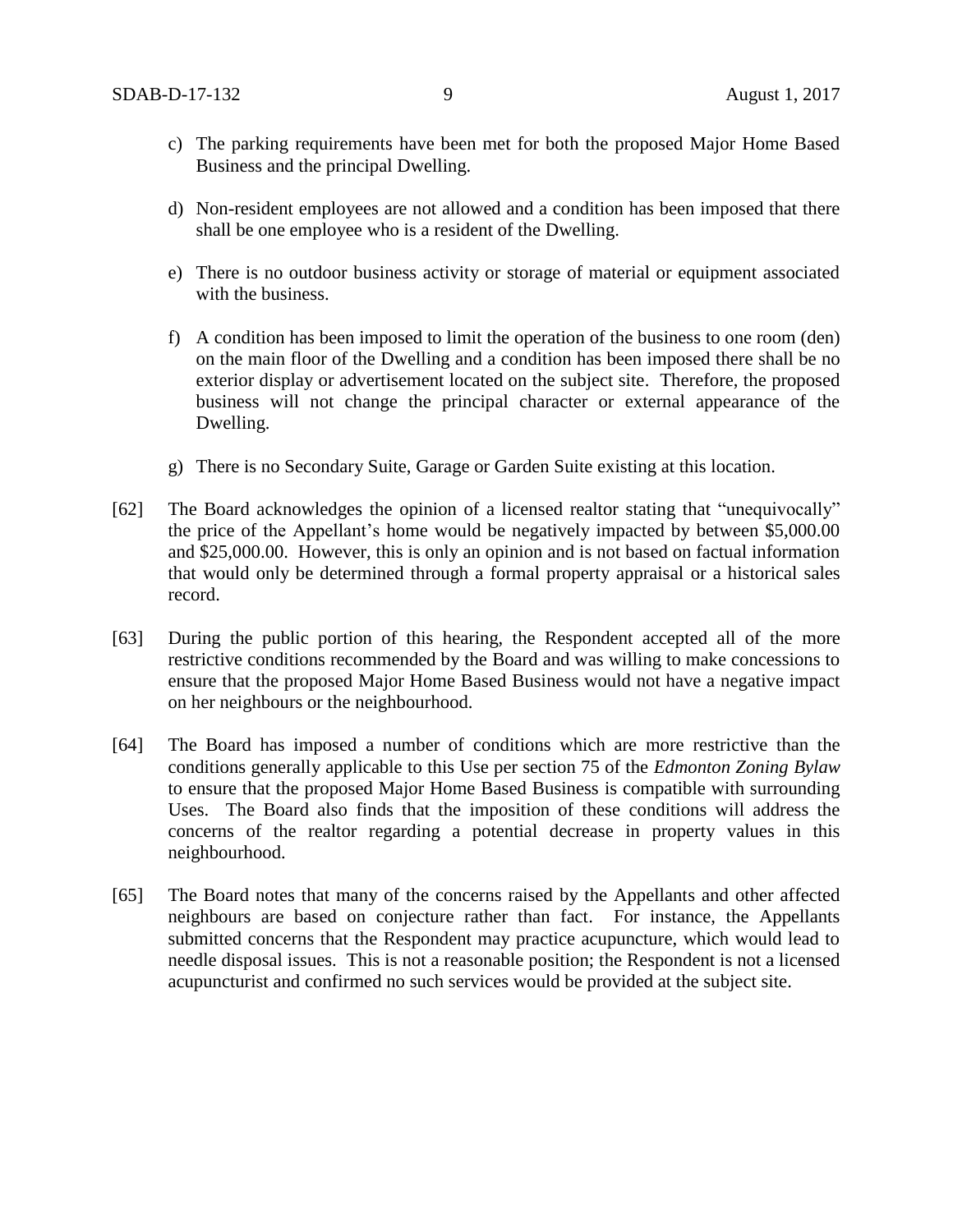- [66] The development permit approval is for a period of five years. This will provide sufficient time for neighbouring property owners to monitor the impact of the proposed Major Home Based Business and provide feedback to the City of Edmonton before a new Development Permit application is made to continue to operate the business from this location.
- [67] Based on the above, the Board concludes that the proposed development with the conditions imposed is reasonably compatible with the neighbourhood and there is no valid planning reason to deny the application for a Discretionary Use.

Wington Tittel

Mr. W. Tuttle, Presiding Officer Subdivision and Development Appeal Board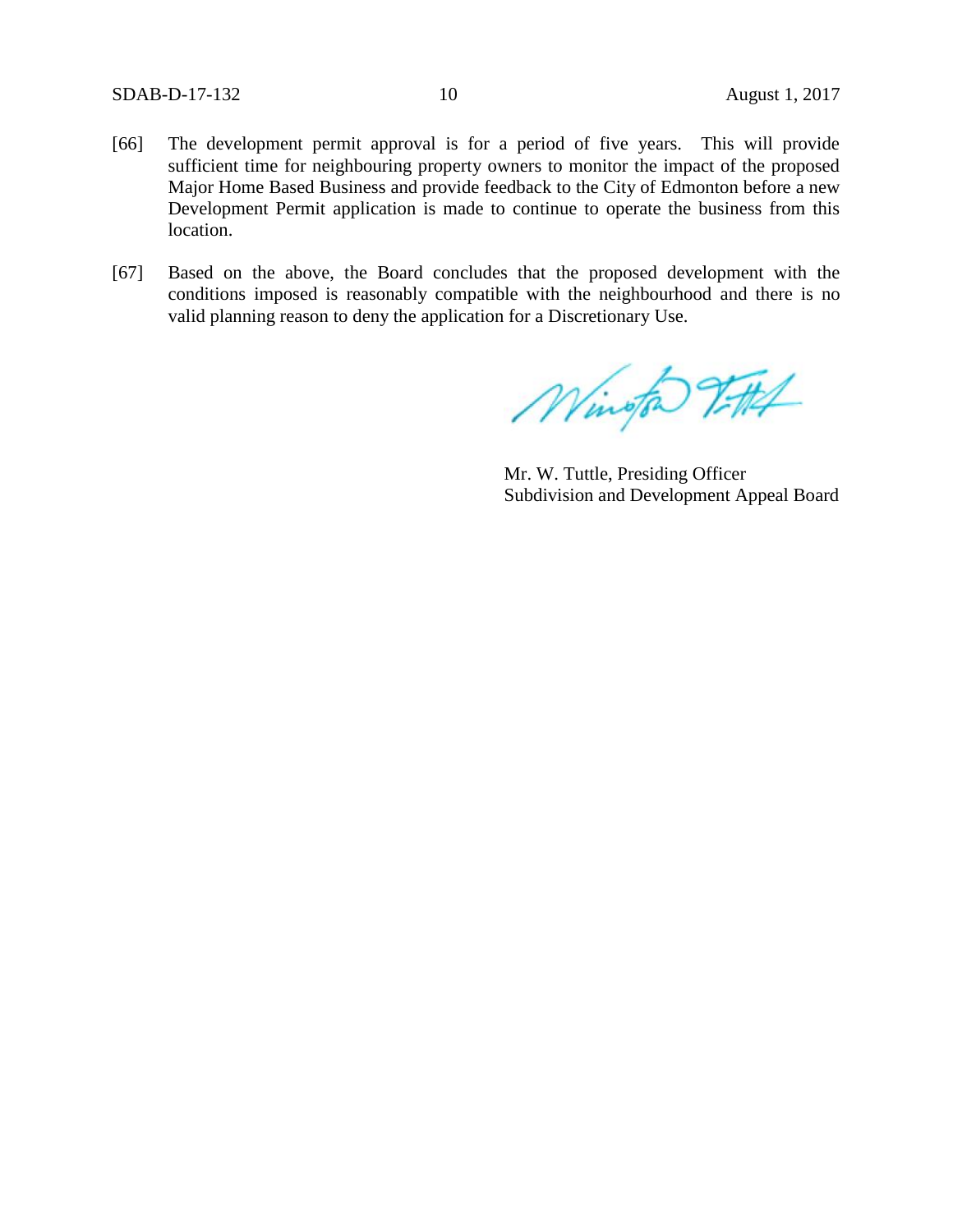## **Important Information for the Applicant/Appellant**

- 1. This is not a Business Licence. A Business Licence must be obtained separately from the Sustainable Development Department, located on the 2nd Floor, Edmonton Tower, 10111 – 104 Avenue NW, Edmonton, AB T5J 0J4.
- 2. Obtaining a Development Permit does not relieve you from complying with:
	- a) the requirements of the *Edmonton Zoning Bylaw*, insofar as those requirements have not been relaxed or varied by a decision of the Subdivision and Development Appeal Board,
	- b) the requirements of the *Alberta Safety Codes Act*,
	- c) the *Alberta Regulation 204/207 – Safety Codes Act – Permit Regulation*,
	- d) the requirements of any other appropriate federal, provincial or municipal legislation,
	- e) the conditions of any caveat, covenant, easement or other instrument affecting a building or land.
- 3. When an application for a Development Permit has been approved by the Subdivision and Development Appeal Board, it shall not be valid unless and until any conditions of approval, save those of a continuing nature, have been fulfilled.
- 4. A Development Permit will expire in accordance to the provisions of section 22 of the *Edmonton Zoning Bylaw, Bylaw 12800*, as amended.
- 5. This decision may be appealed to the Alberta Court of Appeal on a question of law or jurisdiction under section 688 of the *Municipal Government Act*, RSA 2000, c M-26. If the Subdivision and Development Appeal Board is served with notice of an application for leave to appeal its decision, such notice shall operate to suspend the Development Permit.
- 6. When a decision on a Development Permit application has been rendered by the Subdivision and Development Appeal Board, the enforcement of that decision is carried out by the Sustainable Development Department, located on the 2nd Floor, Edmonton Tower, 10111 – 104 Avenue NW, Edmonton, AB T5J 0J4.

*NOTE: The City of Edmonton does not conduct independent environmental checks of land within the City. If you are concerned about the stability of this property for any purpose, you should conduct your own tests and reviews. The City of Edmonton, when issuing a development permit, makes no representations and offers no warranties as to the suitability of the property for any purpose or as to the presence or absence of any environmental contaminants on the property.*